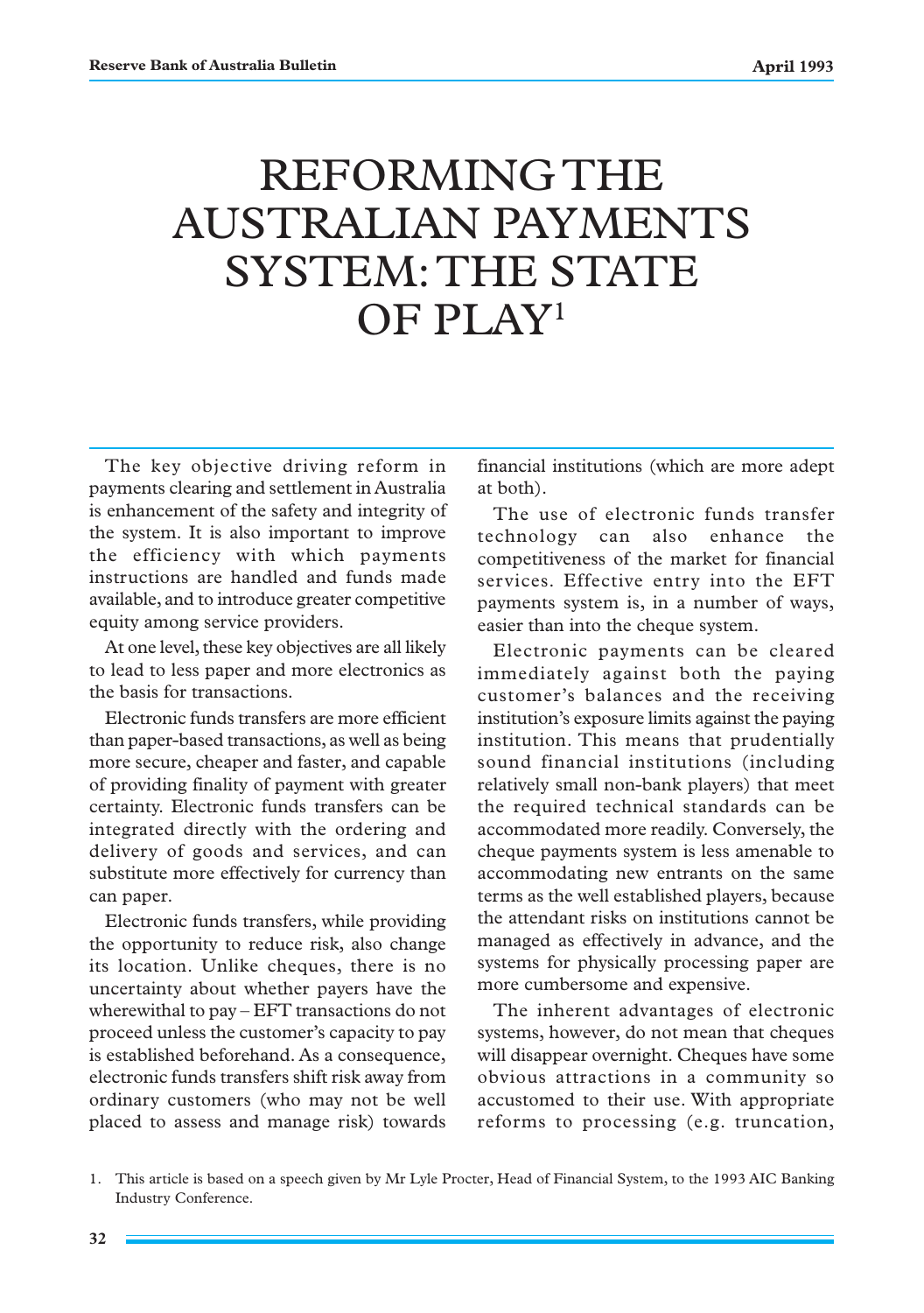### **Reserve Bank of Australia Bulletin April 1993**

imaging), cheques are likely to remain for a good while yet. Nonetheless, it is clear that the reform and development of the Australian payments clearing system will cause more value to shift out of paper onto electronic systems. In the first instance, this shift should occur for high-value transactions (principally bank cheques and warrants). In the longer term, it is likely that there will also be a substantial, (though not total), shift of ordinary, low-value, cheque payments to EFT mechanisms.

The focus of the changes underway in the Australian payments system is the Australian Payments Clearing Association (APCA), which is currently Chaired by the Reserve Bank. The Bank is involved with the reform process not simply as a member of APCA, but also as the central bank with overall responsibility for the soundness of Australia's financial system, and the payments mechanisms which are at its heart.

The balance of this article covers:

- recent developments at APCA;
- some central banking considerations, especially settlement risk control; and
- solutions which are emerging to ensure settlement risk is properly accounted for and managed.

# **THE EMERGENCE OF APCA**

APCA was incorporated a little over a year ago and is now gradually taking over the general management of the Australian payments clearance system. The company's first Annual Report (released in October 1992) reports these, and other matters associated with its establishment, in some detail.

The Operational Framework

APCA's operational objectives are to:

• develop better co-ordinated, more efficient and cost-effective payments clearing systems;

- provide for wider involvement on the part of financial institutions in terms of both access and decision making; and
- introduce measures to better manage and control payments system risk.

The framework in which these objectives are being pursued recognises four separate payment clearing streams: the paper (principally cheque – clearing system); and the three EFT clearing streams covering bulk direct entry payments, retail EFT payments, and wholesale high-value EFT payments.

Most of the structural changes being made to the payments clearing system by APCA will, in the first instance, affect relations between providers of payment services, rather than between payment providers and their customers.

As in other countries the development of an efficient, prudentially sound, generic high-value EFT system is a clear priority. The centrepiece of the high-value system will be a risk control point to be known as PRESS (the Payments Registration and Electronic Settlement System), which will be discussed later in this article. Concurrent with the introduction of this system, facilities to conveniently make high-value payments electronically will be greatly expanded.

# **Taking Responsibility**

APCA is well on the way to taking over responsibility for managing the payments system. The transfer of responsibility initially will see the dissolution of the Australian Clearing House Committee which, in reconstructed form, will become the paper clearing management committee of APCA. Subsequently, APCA management committees will absorb a range of other long established and primarily banking industry based, management committees, mainly operating under the auspices of the Australian Bankers' Association. That shift of responsibility is taking place smoothly, and should be completed during 1993.

A significant difference in the new arrangements is that responsibility for managing the clearing system will be shared more effectively with the building society and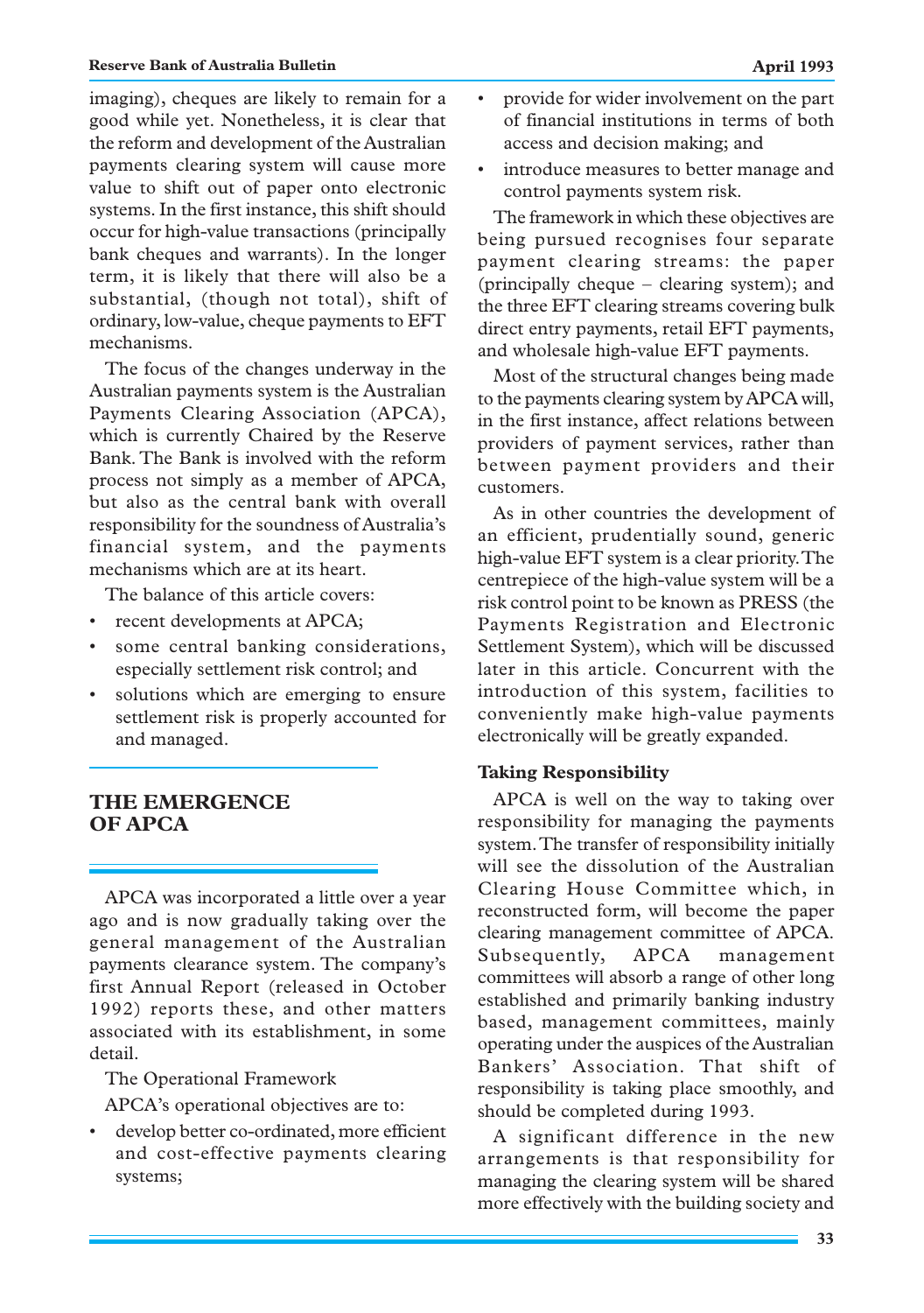credit union industries, among others. Management will take place within a corporate structure, with clear lines of responsibility and avenues for appeal.

## **The Public Interest**

A paradox of sorts is inherent in payments systems. A good measure of co-operation among participants  $-$  e.g. on the timeframe within which payments are cleared and settled, on technical and security standards, institutional linkages and so on – is necessary if the system is to work. At the same time, there needs to be a good measure of competition if benefits to consumers are to be maximised. The task is to find the right balance, and there will be necessarily some elements of judgment in that. APCA is committed to ensuring that the co-operative arrangements agreed in the Association are both well publicised and transparent, and can withstand public scrutiny. The Trade Practices Commission (TPC) has been kept fully informed of the arrangements APCA is developing. Furthermore, formal authorisation by the TPC is being sought both for the company's Memorandum and Articles of Association and, in due course, the rules governing the individual clearing streams. That process will subject APCA's arrangements to close scrutiny. There is also provision for any individuals, companies and other bodies with an interest in payments system issues to join APCA as Associate Members and be informed about the activities of the company.

More generally, APCA, in conjunction with the Reserve Bank, intends to establish and publish a statistical information base, which should contribute to an improved general understanding of payments system developments.

# **The Present Focus**

The groups which will become the management committees for the four different clearing streams are now well established. Each has made considerable progress towards formalising rules and procedures that will govern the different clearing streams.

This work is aimed at developing and agreeing sound operating rules and procedures to: provide the base needed to accommodate the changes occurring in payments technology; integrate additional players such as newly establishing banks; and widen the scope for some existing players such as the building societies and credit unions. The results are already starting to appear. Agreement has been reached recently within APCA on a policy for the allocation of unique identifying numbers to all institutions participating directly in the payments system. This change will greatly enhance the ability of building societies and credit unions to participate more directly – effectively on much the same footing as the smaller banks. The credit union industry has already negotiated its direct participation in the exchange of bulk direct entry payments with the banking system generally. The change will also allow institutions using agents to handle their clearing to change those arrangements much more readily.

# *(a) Paper clearings*

The first clearing system to formally come under the control of APCA will be paper. The new rules and procedures being developed for the paper clearing system envisage that all institutions offering accounts accessible by cheque (or payment order) will be members, with rights to have their views represented at meetings of the management committee. Not all participants will want to be as fully and directly involved as others. Accordingly, the membership structure will recognise the different status of participants depending on whether they clear and settle payments directly with others or, instead, rely on a clearing agency arrangement. In the latter case, some may wish to settle directly on their own account, an option not previously available. Some players will rely almost exclusively on agents – principal members of the system – to both clear and settle on their behalf.

One important issue that is yet to be finalised concerns the rules that will operate in the unlikely circumstance of a participating institution being unable to settle for payments cleared to it (see below).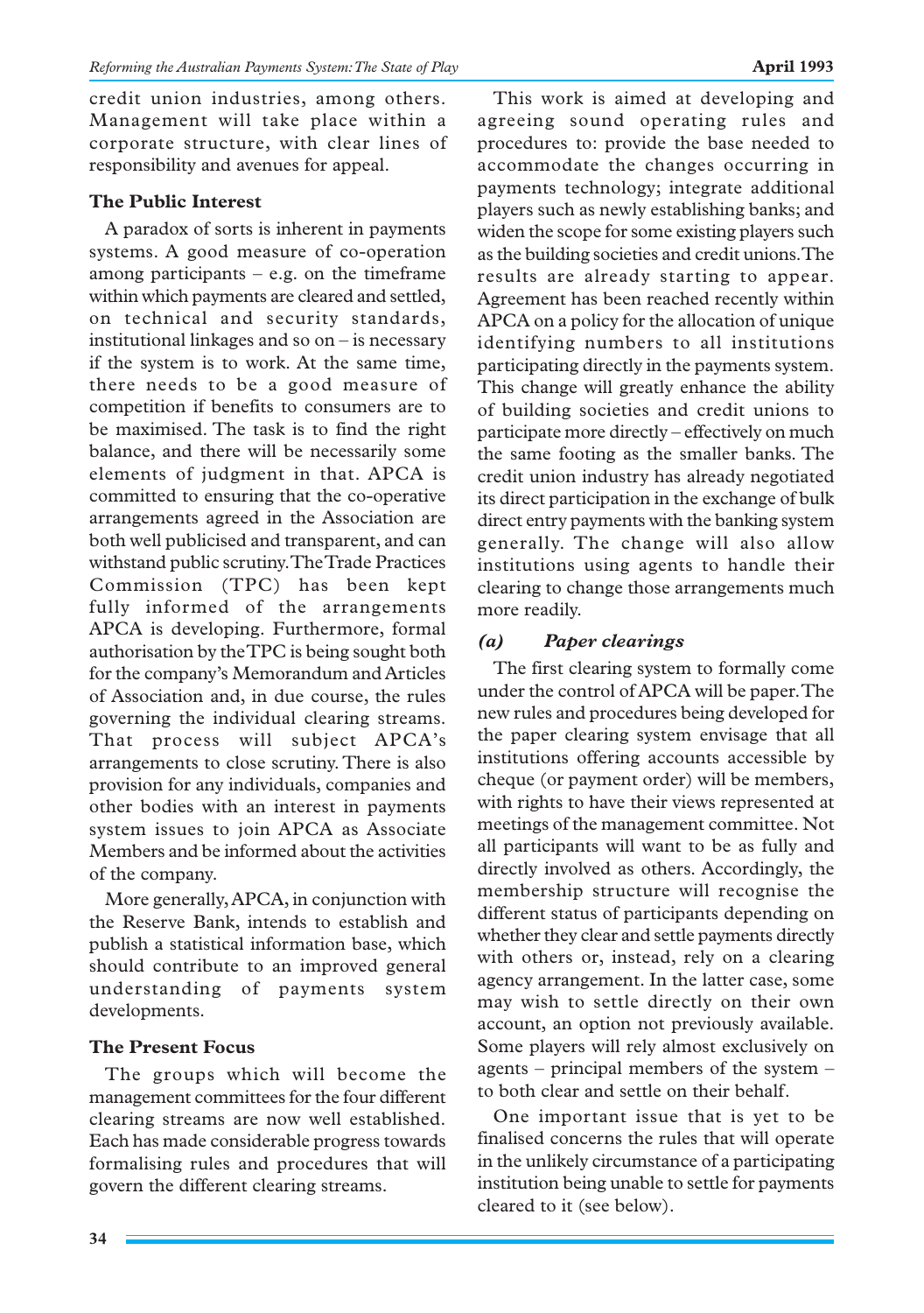Another significant issue, that is closer to resolution, concerns the terms on which new members will be able to participate in the paper clearing. Taking as given that institutions must first be of acceptably high prudential status, it would not be sensible to allow any potential new player to impose, without restraint, the very substantial adjustment and investment costs on all existing members of the group which flow from having a new member as a full, direct-clearing participant.

APCA has sought to find a solution which has the agreement of all existing and potential members likely to be affected. It seems APCA will be able to agree entry fees considerably lower than now, and which will satisfactorily reconcile the conflicting interests of the established players and potential new entrants.

# *(b) Electronic clearings*

## *(i) Retail systems*

The retail payments system, which serves the Australian community for the most part reliably and well, will not be changed precipitately. It will, however, change gradually, and in ways which should, on balance, please the community (e.g. through further substitution of faster, safer, more convenient EFT transactions for cheques). Improvements to the efficiency of the system, however, are likely to involve some more explicit prices for payments services – which may be less welcome but which are a necessary part of the push to greater efficiency.

Where services are provided free of explicit charge, or at prices well below cost, the tendency is for the cheap service to be over used. Problems are compounded if services with substantially different costs – e.g. cheques and EFT transactions – are supplied at much the same price. Such situations can occur when savings/investment facilities and transaction services are supplied as a bundle. Finding the right answers in such situations is never easy, but the efficiency of the system is likely to be improved by more explicit prices being charged for services which reasonably reflect their costs.

APCA has an important role in enhancing the competitiveness of the retail market by making sure that the rules and procedures governing participation in EFT and other systems are fair, effective and sustain user confidence.

The APCA committee developing the bulk direct entry payments clearing system, for example, has played a significant role in facilitating the more direct access of credit unions, and building societies, into what was previously a bank-only arrangement. That committee is well advanced with drafting revised rules and procedures to govern those payments. Those rules will seek to reduce settlement risk by co-ordinating the timing of settlement for direct entry transactions more closely with the day on which payments are to be credited to beneficiary accounts.

The APCA committee managing the clearing of low-value EFT payments (cards, EFTPOS, ATMs) is similarly working to draft appropriate rules and procedures. The issues in this stream are a little different from those mentioned previously, because proprietary systems are used to process many of the transactions.

## *(ii) High-value payments*

High-value payments are still overly reliant on paper instruments (cheques and warrants). Such dependence is fostered by the willingness of banks to pay customers interest on cheque deposits from day one (and even to allow trusted customers to conduct their cheque accounts on the basis they may draw against these yet-to-be-cleared funds) notwithstanding that the bank concerned will not receive cleared funds for several days.

While this system is convenient, interbank risks in the arrangement need to be properly controlled. The inter-bank risk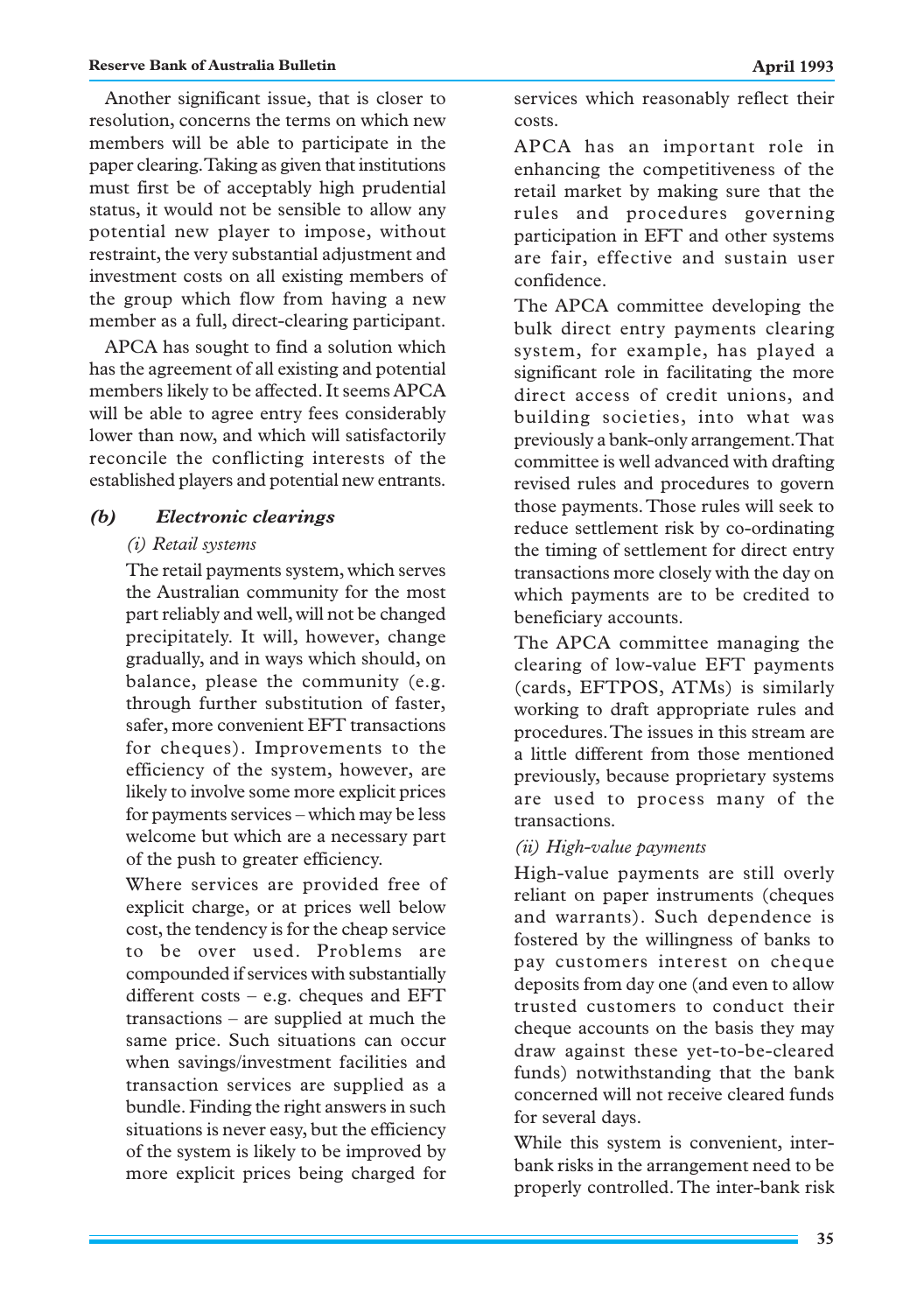management problems are compounded if the transfers are in the form of interbank warrants which, by convention, are irrevocable, but give rise to potentially very large exposures of the system to particular players.

The delay with which cleared funds become available, and the inefficiency and risk which can arise in the industry as a consequence, mean there is a consensus about the need to reform the high-value payments system. What is needed is both the high-value, EFT payments infrastructure which will make the shift from paper to EFT practicable, and an understanding by customers that cheques are not the most appropriate way to transfer large amounts of funds quickly and safely.

A start was made in the late 1980s when the major national banks (and later, two state banks), sponsored the establishment of the BITS system for high-value EFT payments. For a number of reasons, the BITS system has not achieved the level of usage required to make strong inroads into the paper payments system. The establishment of Austraclear did a good deal to improve the efficiency of the commercial securities market. So also did the establishment by the Reserve Bank of RITS, which put the Commonwealth Government Securities market on an electronic register and provided for delivery of securities against irrevocable EFT payments.

While progress has been made, too much high-value paper remains in the clearing system. It is estimated that some 80 per cent of the value of paper payments is accounted for by less than 10 per cent of the number of payments. It is this 10 per cent which is of immediate concern in terms of reducing risk. This is an area in which central banks – both here and in other countries – have a particular interest. The very large values involved – probably over \$60 billion each day in Australia – make this the key risk area in payments. APCA is working closely with the Reserve Bank to develop a new generic high-value payments system, with a central risk-control mechanism.

# **THE INVOLVEMENT OF THE CENTRAL BANK**

As the central bank, and the supervisor of banks in Australia, the Reserve Bank takes a very close interest in the integrity and good management of the national payments system.

# **Failure to Settle**

At the technical level, under the *Banking Act*, banks are required to settle their clearings (exchanges) of payments through settlement accounts with the Reserve Bank. The Bank has also decided, in principle, to make settlement facilities available to the building society and credit union industries. The Bank's strong preference is that settlement for these institutions be accessed by industry bodies (Special Service Providers) supervised directly by the new Australian Financial Institutions Commission (AFIC). The terms of these new arrangements are being negotiated at present.

The Reserve Bank would be closely involved also in the remote event of the failure of a bank to meet its settlement obligations. The *Banking Act* gives the Reserve Bank responsibility, in the event of the failure of a bank, to act to protect the interests of the depositors of that insolvent bank. This could involve the Bank taking control of the bank in difficulty, and running it in the interests of its depositors.

That process may not, however, deal with the immediate consequences of the failure to settle. The immediate need is for the payments system to continue to operate smoothly, while accommodating a traumatic event.

Dealing with a failure to settle would seem to have two elements. First, the system would need liquidity to cover the initial shock and second, there would be the need to deal with any ultimate, unrecoverable, loss. The Bank has said that the design of the payments system cannot be predicated on the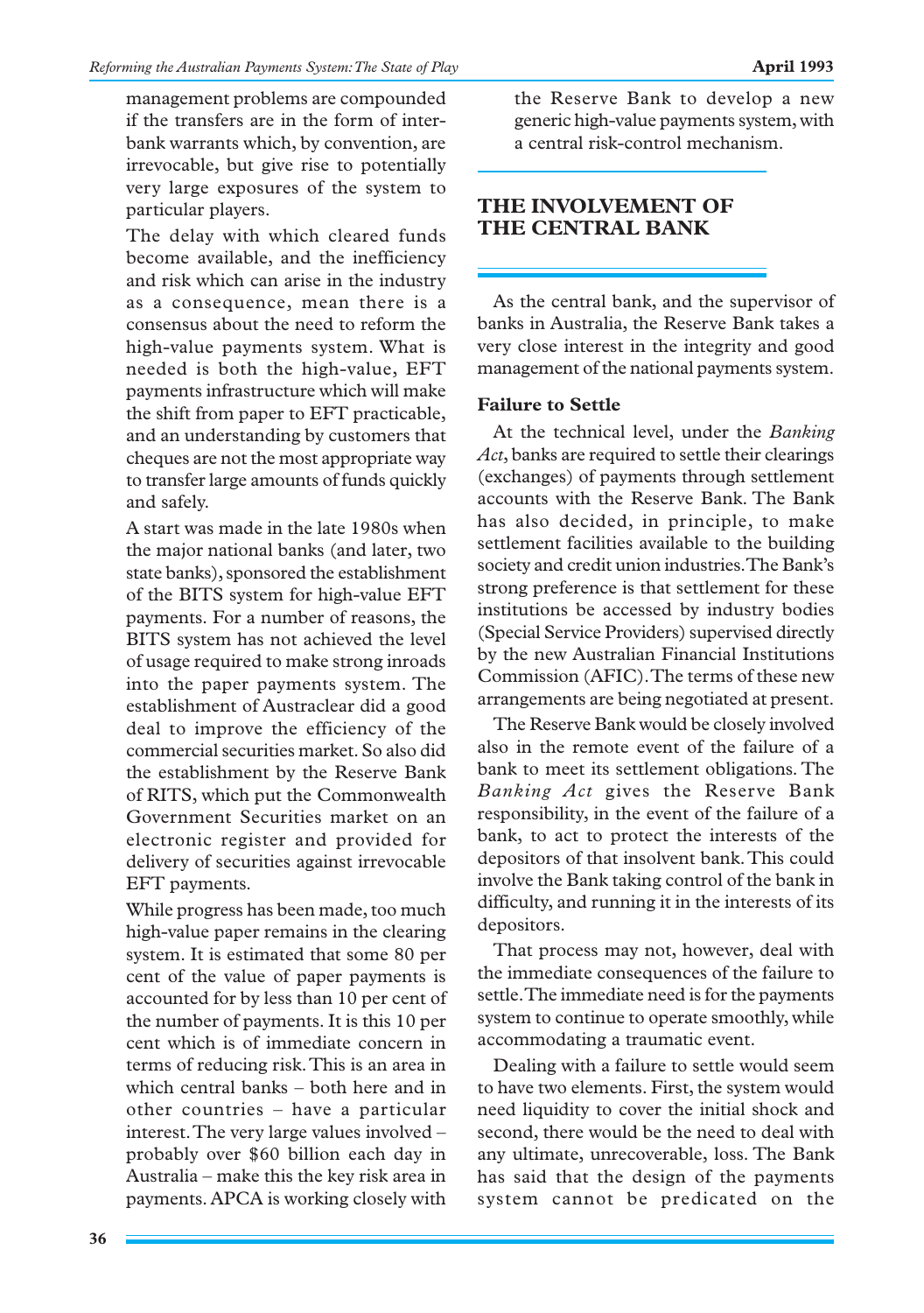presumption that the central bank *will* act, or can be *assumed* to act, in a certain way. That is, it cannot be presumed that the Reserve Bank will use what is ultimately taxpayers money to underwrite risk in the system. The moral hazard in such an approach is obvious. Consequently, the industry needs to have in place robust arrangements to monitor and manage risk in the payments system, including ways of ensuring that a serious problem with one institution does not flow into major difficulties for other participants and the system as a whole.

In the Australian environment, failure to settle arrangements involve an advance commitment within the industry itself to be prepared to share any ultimate loss, both in paper and in the electronic streams. Exposures in electronic systems can potentially be limited fairly precisely. This is less feasible in paper, though here it could be expected that any ultimate loss would be reduced as revocable paper is returned unpaid.

The appropriate handling of the contingencies facing institutions involved in pre-commitment to loss sharing is now being considered by the banking supervisors. The present Australian Clearing House Agreement already embodies an unlimited commitment to loss sharing. The object now is to design an improved system which will minimise risks in payments, restrict potential losses, and install robust mechanisms to deal with any ultimate loss that might occur.

## **Settlement Risk Control: Gross or Net Exposures**

The ideal payments system could be said to be one where payments obligations arising between banks are settled immediately in the equivalent of cash issued by the central bank. With no delay in settlement, and no inter-bank exposure, there would be little prospect of the failure of one institution impacting directly on another. But such a system is not without problems in other areas.

There are also substantial arguments for systems like that in Australia, where exposures are brought together at the end of the day, in one net figure, which is settled through the Reserve Bank. A net settlement system, among other things, can contain liquidity needs to a manageable dimension.

What is clear, in such a deferred settlement system, is that the multilateral netting arrangements on which it is based must be absolutely assured. Gross exposures in such a system are much too large for institutions to handle without serious stress.

The Australian clearing system has long operated on the basis that only the multilateral net positions are settled. The arrangement has worked without problems, partly because a major player has not failed in the clearing system. The durability of the system has not been stretched to the limit.

Some doubts have been expressed about the possible robustness of multilateral netting in the present Australian legal environment, in some extreme situations. To deal with these doubts, the Bank has put in train processes to achieve legislative changes necessary to put multilateral payment netting on a legally robust and secure foundation.

## **Settlement Risk Control: Shorter Lags**

Because the extent of inter-bank credit risk in the payments system is directly related to the delay between payments being made and payments being settled, another important way to enhance security is to reduce the delay in settlement.

To this end the Bank is moving to reduce the time by which payments remain unsettled, requiring all payments cleared during a day to be settled by 9.00 a.m. on the following day, before the payments system re-opens for new business. There will be no carry over of settlement risk, as there is now, to what is effectively day 3 of the clearing/settlement cycle: the cycle will be complete by the morning of day 2, and institutions will start day 2 with a clean slate. Having the payments clearing and settlement cycle completed within twenty four hours will be a significant milestone in the reform of the Australian payments system.

The new arrangements are planned to be effective around the middle of this year.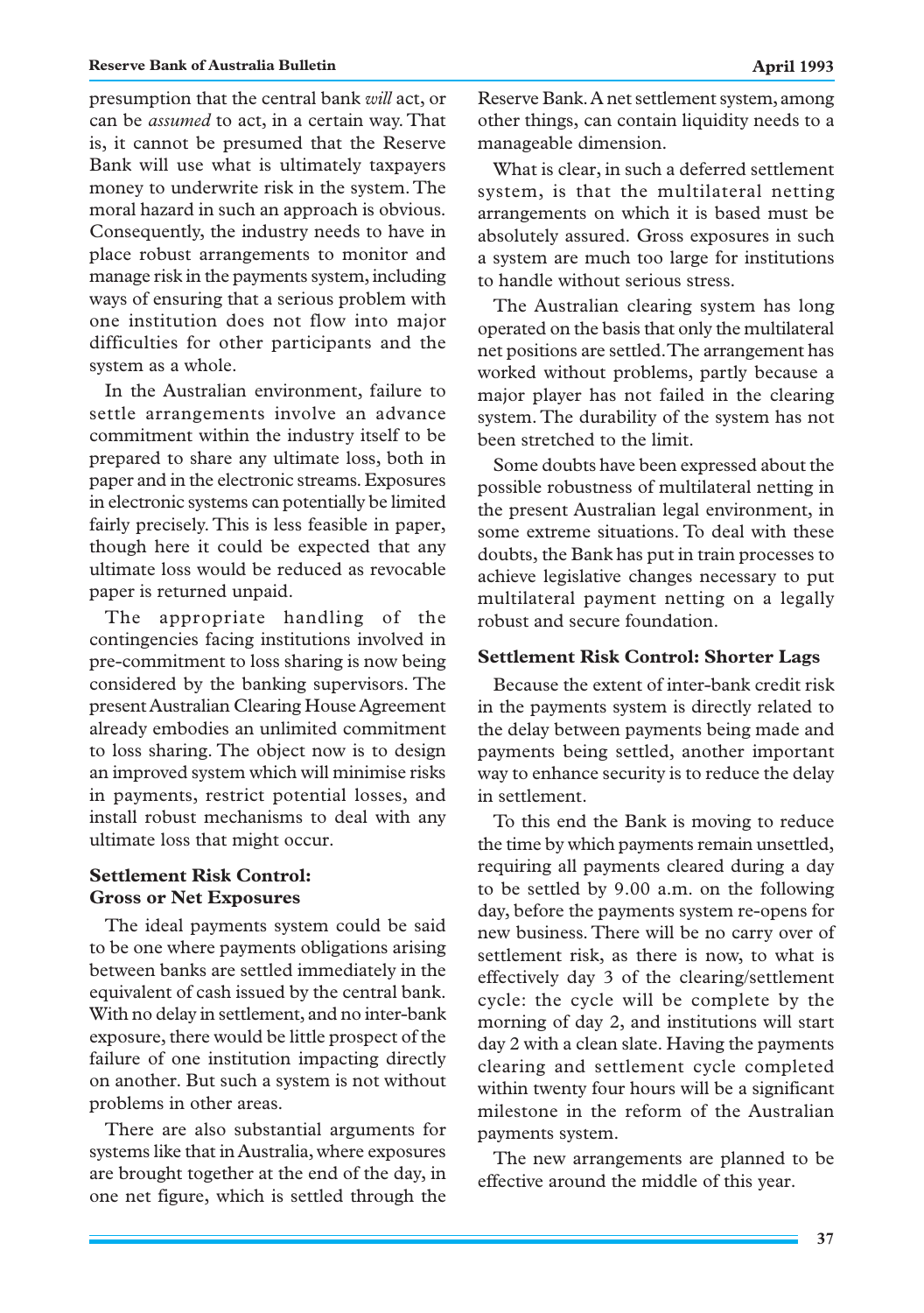This change will bring a number of interesting consequences. Not least, the interbank financial markets (as well as the official short-term money market) will need to open around 7.00 a.m. each morning, so that the necessary funding can be arranged to enable net outstanding positions between banks to be settled at 9.00 a.m. Moreover, because the settlement process will be centralised in Sydney, the clearing of payments between banks in regional centres such as Perth will need to be finalised the night before, Perth time (or in the early morning of day 2 Eastern Standard Time).

# **Risk in the Paper Payments System**

Risk in the paper payments system has some unique elements.

Administered properly, the cheque payments system should not pose great risks to the banks involved: any cheques (including bank cheques) which are not paid, for whatever reason, should be returned, 'dishonoured' to the depositor, and the related deposit rescinded.

It can be argued that collecting banks should not pay away on cheque deposits until the paying bank has paid (settled) for them. By protecting itself in this way the collecting bank reduces the risk that the failure of another bank will flow through to it directly.

In this context the banking industry, supported by the Reserve Bank, has submitted to the Attorney-General's Department that the current review of the *Cheques and Payments Orders Act* should remove any uncertainty about the right of a collecting bank to return cheques not settled for.

Provided the option of returning unpaid cheques is unambiguously available, the problems of a failure to settle which might arise in the paper clearing system are essentially about a range of so-called 'irrevocable', inter-bank payments – principally bank warrants. APCA, with the encouragement of the Reserve Bank, will be moving to reduce the use of these forms of paper payment instruments as quickly as possible.

The rules covering failure to settle situations in the reformed payments system will maintain a clear distinction between paper and EFT transactions. Setting irrevocable paper payments aside (because their use will, hopefully soon, be greatly constrained), there should not be a situation where a 'loss' remains in the paper (cheque) clearing system; all cheques not settled for will be returned unpaid to the depositor. (There may, of course, be some substantial temporary liquidity needs to be accommodated.) Nonetheless, to the extent an unrecoverable loss in paper might remain from a failure of a bank, it will be shared among the other participants.

# **Risk in EFT Payments**

EFT payments change the character of risk in the system. Unlike cheque payments which, if unpaid, can be returned to the drawer without disadvantage to the collecting banker, EFT payments between customers of banks effectively become commitments by institutions themselves to transfer funds. The risk that remains is that the paying bank will be unable to make good its obligation to settle with the receiving bank: in that event the receiving bank is at risk of loss.

It is important to the control of inter-bank risk in electronic systems that exposures between players be monitored closely, and kept within clearly defined limits. To this end the Bank, in conjunction with APCA, is working to develop the PRESS settlement risk control project. This is a facility to be developed under the auspices of the Reserve Bank which will allow all inter-bank electronic payments to be registered and cleared against available settlement funds, or approved credit limits, before being transmitted to the receiving bank.

Ultimately it is conceivable that the PRESS system could be refined to the stage where payments between banks will only be possible where paying banks have the settlement account balances to permit instantaneous, online, settlement. However, as noted earlier, there are some unfinished debates about gross real-time systems versus deferred, multilaterally-netted, systems.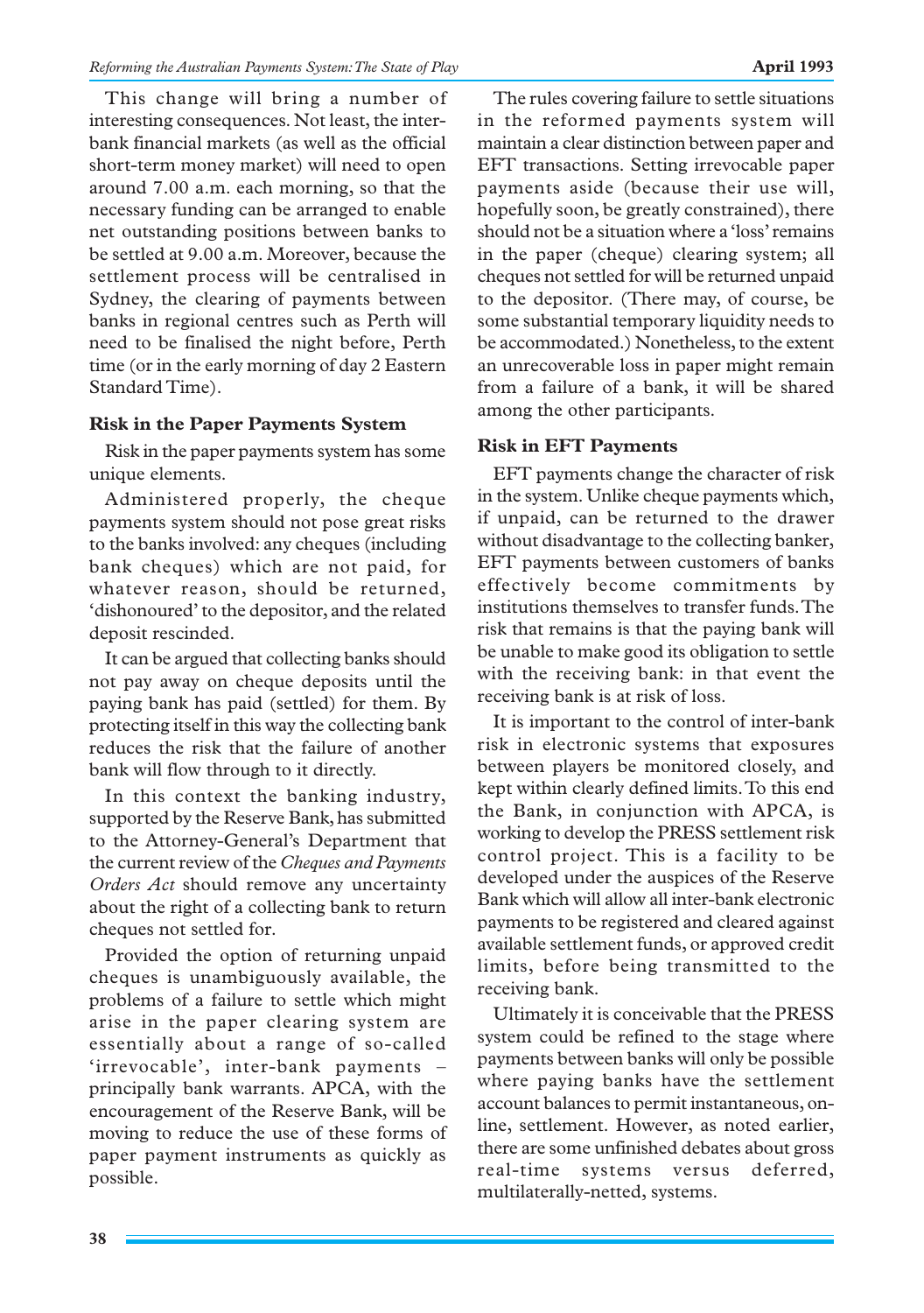The following section provides some background on the PRESS system and outlines its main features.

# **PRESS: PAYMENTS REGISTRATION AND ELECTRONIC SETTLEMENT SYSTEM**

Towards the end of August 1992, the Reserve Bank wrote to all banks confirming its commitment to the establishment of a socalled 'credit module' as the means of implementing a netting/control system for settlement risk, and as the centrepiece of the reformed Australian payments clearance arrangements.

It was determined that the control module should be owned and operated by the Reserve Bank, consistent with the Bank's statutory responsibilities for the payments system and its objective of achieving settlement processes in Australia of the highest possible integrity, to the benefit of all in the industry. This decision is in line with the roles in payments clearing being adopted by a number of other central banks around the world.

The specification of PRESS calls for a control system which will ensure a high level of operational efficiency; equity between the participants; and overall prudential security.

The starting point for this work on the control system was a proposal which came initially from the management committee for the high-value system in APCA. In the event, the preliminary specification which the Bank has endorsed is not all that different from the proposals put forward by the APCA management committee.

PRESS will be a control box linked electronically to a range of high-value, interbank payment delivery systems. Intentions to make a payment from one bank to another will be registered in PRESS, and provided the paying bank has sufficient unused credit in PRESS against both the receiving bank and the system as a whole, the payment will be cleared immediately and irrevocably to the receiving bank and on to the ultimate beneficiary. As payments are registered and accepted, the PRESS control box will automatically adjust the bilateral exposure position between the two banks, and the multilateral net position of the paying and receiving banks against the system as a whole.

Conceptually the project is straight forward. Nonetheless, much remains to be done to design and build the control system and connect it to networks of EFT payments flows, all with appropriately high levels of security. It will also be important, in designing PRESS linkages, not to put institutions to unnecessary expense. The PRESS system, fully operational, is still eighteen months to two years away.

The PRESS system will be primarily creditlimit based within the day, although there will be linkages to other sources of same-day settlement funds in institution's accounts with the Reserve Bank.

The credit system will have three elements:

- each bank will allocate to each other bank a limit on the maximum loss it will be prepared to carry in the event of its failure;
- the sum of those individual loss exposure limits will set the cap on the exposure of the system as a whole to the bank in question; and
- at the end of the day (or, more precisely, 9 a.m. the next day) each bank in debt to the system will be required to settle, and so bring its usage of credit in PRESS back to zero.

If during the day a bank were to initiate a payment which would breach its limits in PRESS, that payment would not be registered and processed: rather, the intention to make the payment would be recorded and queued for later registration and processing, once the credit position of the paying bank had been sufficiently restored to allow the payment to proceed within the agreed limits.

The prudential supervisors will clearly have a role to play in the development of the complex system of bi-lateral and multi-lateral exposure limits.

What happens if, at the end of the day, a bank owing PRESS cannot settle for its debt?